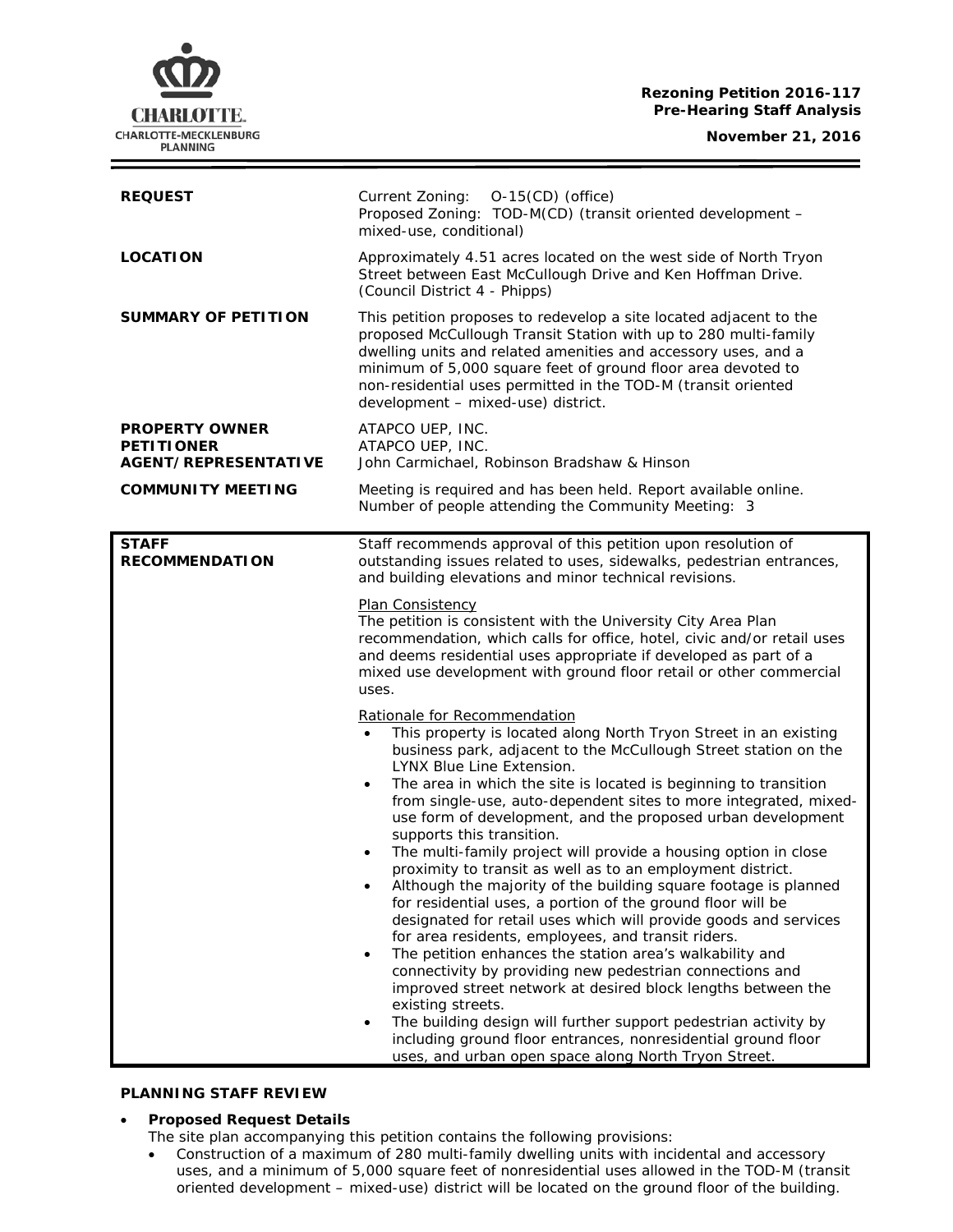The amount of gross floor area devoted to nonresidential uses may exceed 5,000 square feet.

- A minimum of 2,000 square feet of the gross floor area located on the ground floor of the building shall be devoted to uses accessory to the multi-family residential use such as a fitness center or a resident's lounge.
- Maximum building height is limited to five stores and 62 feet.
- The floor to floor height of the first floor of the building will be approximately one foot taller than the floor to floor height of the other floors.
- Three building entrances are provided on North Tryon Street.
- Building elevations reflecting all four sides of the building, in addition to 3D views from various corners and frontages, have been provided.
- Vehicular access to the building is provided via a private street connecting North Tryon Street and University Executive Park Drive, and an additional driveway off University Executive Park Drive.
- Petitioner shall dedicate and convey to the City 41.5 feet of right-of-way from the existing centerline of University Executive Park Drive prior to the issuance of a certificate of occupancy for the new building.
- The proposed half street located between University Executive Park Drive and North Tryon Street will be comprised of a 12-foot travel lane, a six-foot bike lane and on-street parking spaces, and will be constructed by the petitioner prior to the issuance of a certificate of occupancy for the new building.
- A minimum eight-foot wide sidewalk will be provided along the site's frontage on University Executive Park Drive.
- A minimum 10-foot wide multi-use path will be installed along the southern boundary of the site that provides a pedestrian connection from North Tryon Street to University Executive Park Drive.
- A minimum 10-foot wide sidewalk will be provided along portions of the frontage on the northern boundary. Planters may be located within the 10-foot wide sidewalk.
- Urban open spaces identified on the site plan will contain landscaping and community space.

## • **Existing Zoning and Land Use**

- The subject property was rezoned as part of an overall 30.58 acre rezoning in the University Executive Park area from RE-1 (research) to O-15(CD) (office, conditional) via Petition 1988-19c, to allow a total of 371,000 square feet of building area for all uses permitted in the O-15 (office) district.
- The subject property is currently developed with 44,800 square feet of office uses in two buildings.
- Properties fronting either side of North Tryon Street contain office, retail/commercial, office, hotel, indoor recreation, and eating/drinking/entertainment establishment uses in O-15(CD), O-6(CD) (office, conditional), B-1(CD) (neighborhood business, conditional), B-2(CD) (general business, conditional), O-2(office), TOD-M (transit oriented development - mixed-use), and INST (institutional) districts.
- Surrounding properties located behind North Tryon Street are zoned R-5 (single family residential) O-15(CD), O-6(CD) and O-1(CD)(office, conditional), O-2(office), B-1(CD) (neighborhood business, conditional), TOD-M (transit oriented development - mixed-use), MUDD-O (mixed use development, optional), I-2 (CD) (general industrial, conditional), and INST (institutional) and developed with various single family and multi-family dwellings, office, and retail/commercial uses.
- Lots along Ikea Boulevard and East McCullough Drive contain single family and multi-family residential, hotel and office uses in NS (neighborhood services), O-2(office), O-15(CD) and O-1(CD) (office, conditional), B-1 (CD) (neighborhood conditional), and CC (commercial center).
- See "Rezoning Map" for existing zoning in the area.

## • **Rezoning History in Area**

- Petition 2015-109 rezoned 5.05 acres located on the west side of University Executive Park Drive near the intersection of West W. T. Harris Boulevard and University Executive Park Drive from O-2(CD) (office, conditional) to MUDD-O (mixed use development, optional) to develop a vacant site located within a half mile of the proposed McCullough Transit Station for up to 150 hotel rooms and residential dwelling units in a single building designed to serve as corporate housing units.
- Petition 2014-86 rezoned 1.83 acres located on the east side of North Tryon Street between McCullough Drive and Ken Hoffman Drive from INST (institutional) and I-2(CD) (general industrial, conditional) to TOD-M (transit oriented development - mixed-use) to allow all uses permitted in the TOD-M (transit oriented development - mixed-use) district.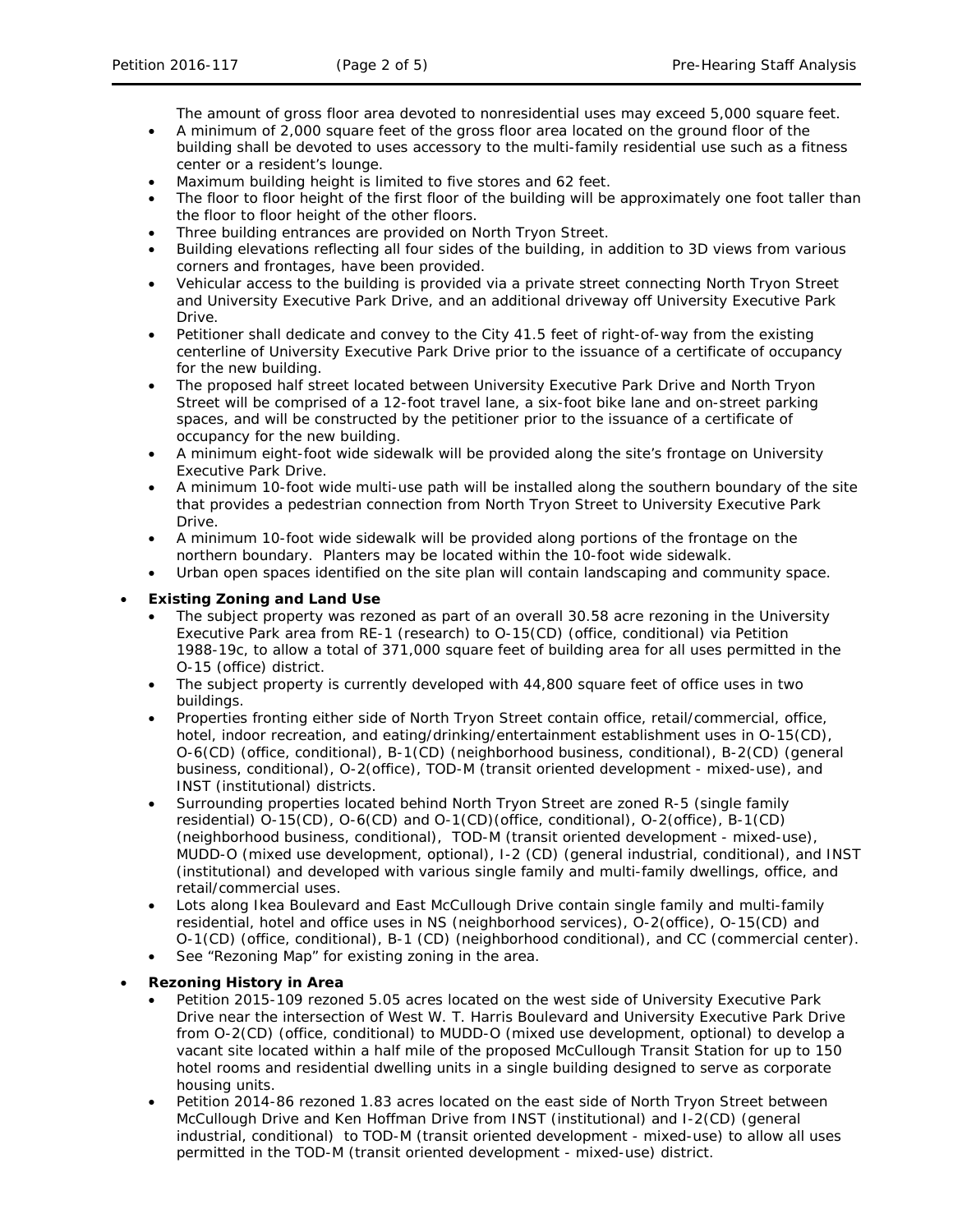## • **Public Plans and Policies**

- The *University City Area Plan* (2015) recommends transit oriented development for this site located in the McCullough Transit Station Area.
- The plan identifies this site within the core of the transit station area. The core of the transit station area should be the most intensely developed part of the transit station area. As redevelopment occurs, this area should continue to be developed primarily with office, hotel, civic and/or retail uses. Residential uses may be appropriate if developed as part of a mixed-use development with ground floor retail or other commercial uses.
- Design Policies:
	- Structured parking should be lined with active uses along the street or screened from view from streets and sidewalks
	- Within the core of the transit station area, buildings should be multi-storied and be placed at or near the back of the sidewalk. All surface parking should be located to the rear of the building and should not be visible from the sidewalk.
	- Development should create a cohesive corridor along North Tryon Street, but building and landscaping placement will depend on retaining wall construction, easements, and location of right of way.
	- Buildings should be designed to avoid the appearance of having a long, continuous building wall and to break up visual mass and bulk.
	- Both residential and nonresidential buildings should be designed to activate the public realm (i.e. sidewalks, streets, parks, plazas, greenways, trails, open space). Street level building activation will promote walking and cycling, thus enhancing the area's safety and security and contributing to better public health.
- Streetscape Policies:
	- The mobility policies in the *University City Area Plan* recommend upgrading University Executive Park Drive to an 'Avenue' street classification. The adopted streetscape is a six-foot sidewalk, eight-foot planting strip, option to widen for recessed on-street parking, a six-foot bike lane, and one 11-foot travel lane in each direction. The setback is recommended as 24 feet for residential uses and 16 feet for nonresidential uses.
	- The adopted streetscape for North Tryon Street (within 1/4 mile of transit station), is an eight-foot sidewalk eight-foot planting strip, five-foot bike lanes, and two eleven-foot travel lanes in each direction. The recommended setback is 40 feet measured from back of curb.
- Connectivity Policies:
	- An interconnected network of local streets should be developed, with typical block lengths of 400 feet to supplement the primary street network.
	- Mid-block pedestrian connections through/between sites to adjacent parcels and/or streets should be provided as redevelopment occurs. The intent is to provide an interconnected pedestrian network.
	- Open space such as plazas, courtyards, green space, and recreation areas should be incorporated into new development.

## • **TRANSPORTATION CONSIDERATIONS**

- The site is adjacent to the McCullough LYNX Blue Line Transit Station and is bordered by a major thoroughfare and a private local street. The current site plan enhances the station area by providing new pedestrian connections and improved street connections at desired block lengths between the existing streets. Additionally, the current site plan commits to dedication of right-of-way and construction of the street cross section along the site's University Executive Park frontage that complies with the vision for this street to transition into the public street network. CDOT is concerned with the current site plan that maintains the existing cross access to the adjacent property to the north because it is too close to the intersection with North Tryon Street.
- See Transportation Issues, Notes 8 to 10.
- **Vehicle Trip Generation:**
	- Current Zoning:
		- Existing Use: 715 trips per day (based on 44,800 square feet of office uses).

Entitlement: 715 trips per day (based on 44,800 square feet of office uses).

Proposed Zoning: 3,340 trips per day (based on 280 multi-family dwellings and 10,000 square feet of nonresidential uses).

## **DEPARTMENT COMMENTS** (see full department reports online)

- **Charlotte Area Transit System:** No issues.
- **Charlotte Department of Neighborhood & Business Services:** Developer must comply with the City's Housing Policies if seeking public funding.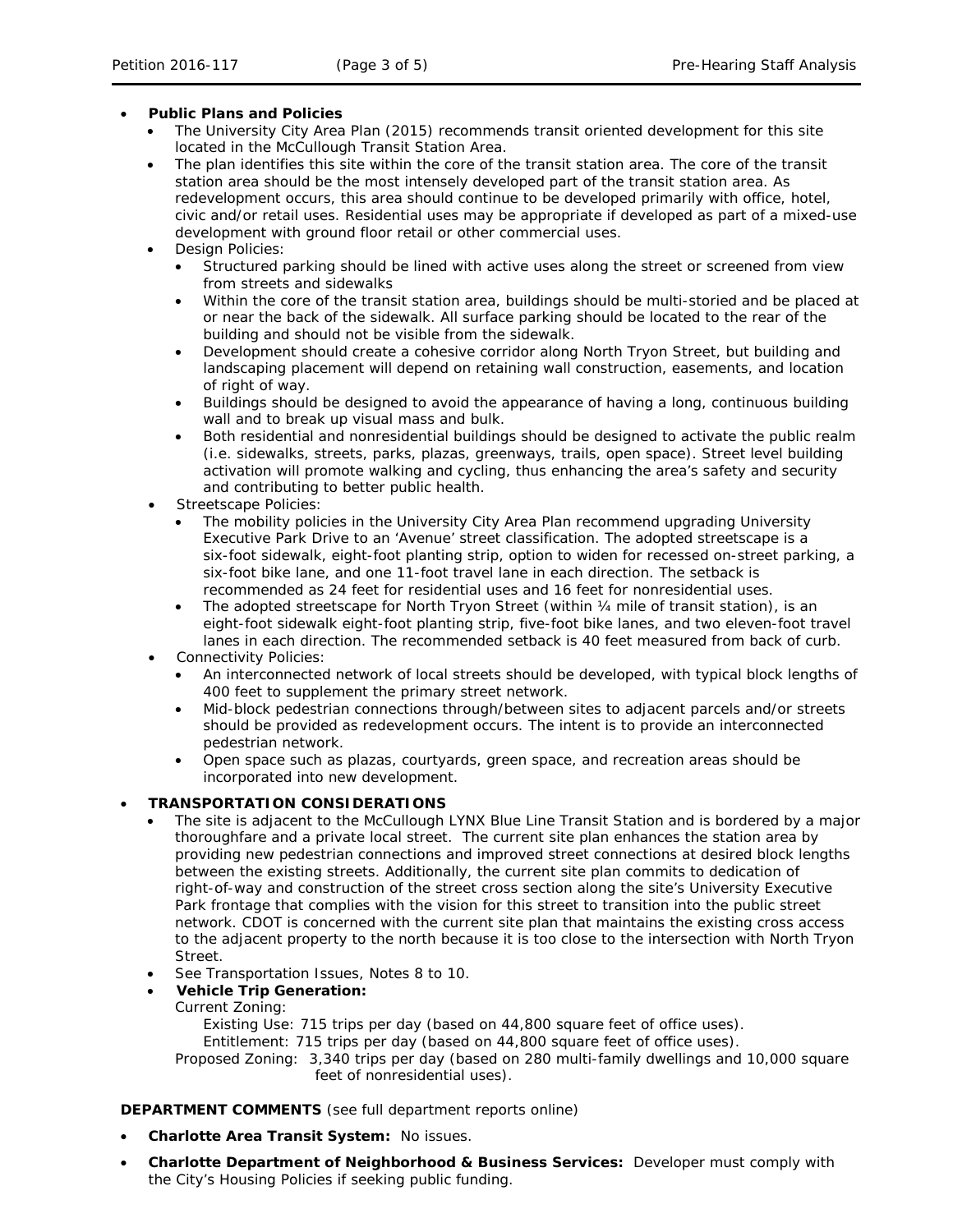- **Charlotte Fire Department:** No issues.
- **Charlotte-Mecklenburg Schools:** The development allowed under the existing zoning would generate zero students, while the development allowed under the proposed zoning will produce 38 students. Therefore, the net change in the number of students generated from existing zoning to proposed zoning is 38 students.
	- The proposed development is projected to impact the school utilization (without mobile classroom units) as follows:
		- University Meadows Elementary utilization to increase from 120% to 124%;
		- James Martin Middle to remain at 87%; and
		- Vance High to increase from 116% to 117%.
- **Charlotte-Mecklenburg Storm Water Services:** The stormwater detention facilities on this site were recently relocated as part of the CATS Blue Line Extension Project. The relocated facilities were designed to meet standards effective at the time the site was originally developed and were not designed to comply with the City's Post Construction Stormwater Ordinance. The proposed redevelopment outlined in the rezoning plan will require compliance with the Post Construction Stormwater Ordinance and may require reconstruction of the existing stormwater management facilities on the site.
- **Charlotte Water:** Charlotte Water has water system availability for the rezoning boundary via an existing 12-inch water distribution main located along North Tryon Street. Sewer availability for the rezoning boundary is via an existing eight-inch gravity sewer main along University Executive Park Drive.
- **Engineering and Property Management:** See Outstanding Issues, Notes 11 and 12.
- **Mecklenburg County Land Use and Environmental Services Agency:** No comments received.
- **Mecklenburg County Parks and Recreation Department:** No issues.

## **OUTSTANDING ISSUES**

Site and Building Design

- 1. Add a mid-block pedestrian connection to University Executive Park Drive from North Tryon Street, and provide direct connections to the sidewalk for ground floor units, where feasible, as recommended in the adopted area plan.
- 2. Amend the building entrance reflected on the East elevation (Sheet A3.01) to make the entrance more prominent and include doors and windows to make it appear to be a primary entrance. This should include articulation that is evident in the architecture of upper floors. Ground floor unit entrances on the South elevation (sheet A3.01) should be primary entrances, not secondary entrances, with sconces, stoops and other front door design features. The Southern façade (Sheet A3.04) to reflect ground floor entrances to the pedestrian connection.
- 3. Amend the West elevation (Sheet A3.01) to add a note specifying that the height of the brick wall to the ground floor window should be no more than five feet above sidewalk grade.
- 4. Amend the West elevation (Sheet A3.01) to provide ground floor entrances for ground floor units, with direct connections to the sidewalk/entrances per the adopted area plan, more detailing, as well as a connection from the unit to the sidewalk.
- 5. Amend the North elevation (Sheet A3.01) to reflect ground floor commercial spaces that are a minimum of 14 feet in height and 20 feet in depth.
- 6. An entrance is reflected on the East elevation that is not shown on the Eastern façade (Sheet A3.02). Reflect as an entrance and show how the entrance is connected to the sidewalk.

7. Amend Sheet RZ-1to make the existing entrance along North Tryon Street more prominent.

- **Transportation**
- 8. Revise the site plan to include a conditional note and depict that the petitioner will coordinate with the property owner of tax parcel 04721119 to permanently close the existing joint access driveway near North Tryon Street and restore the new cross-access easement driveway to align with the site's proposed deck entrance driveway.
- 9. Revise the site plan to add a conditional note committing to a pedestrian crossing along the site's University Executive Park Drive frontage. The exact location will be determined during permitting.
- 10. Amend Note 5b under "Transportation" to commit to an eight-foot minimum clear width between the building and planter area.

Environment

11. Show the 15 percent tree save area on the site plan and show all trees within the right-of-way as being protected.